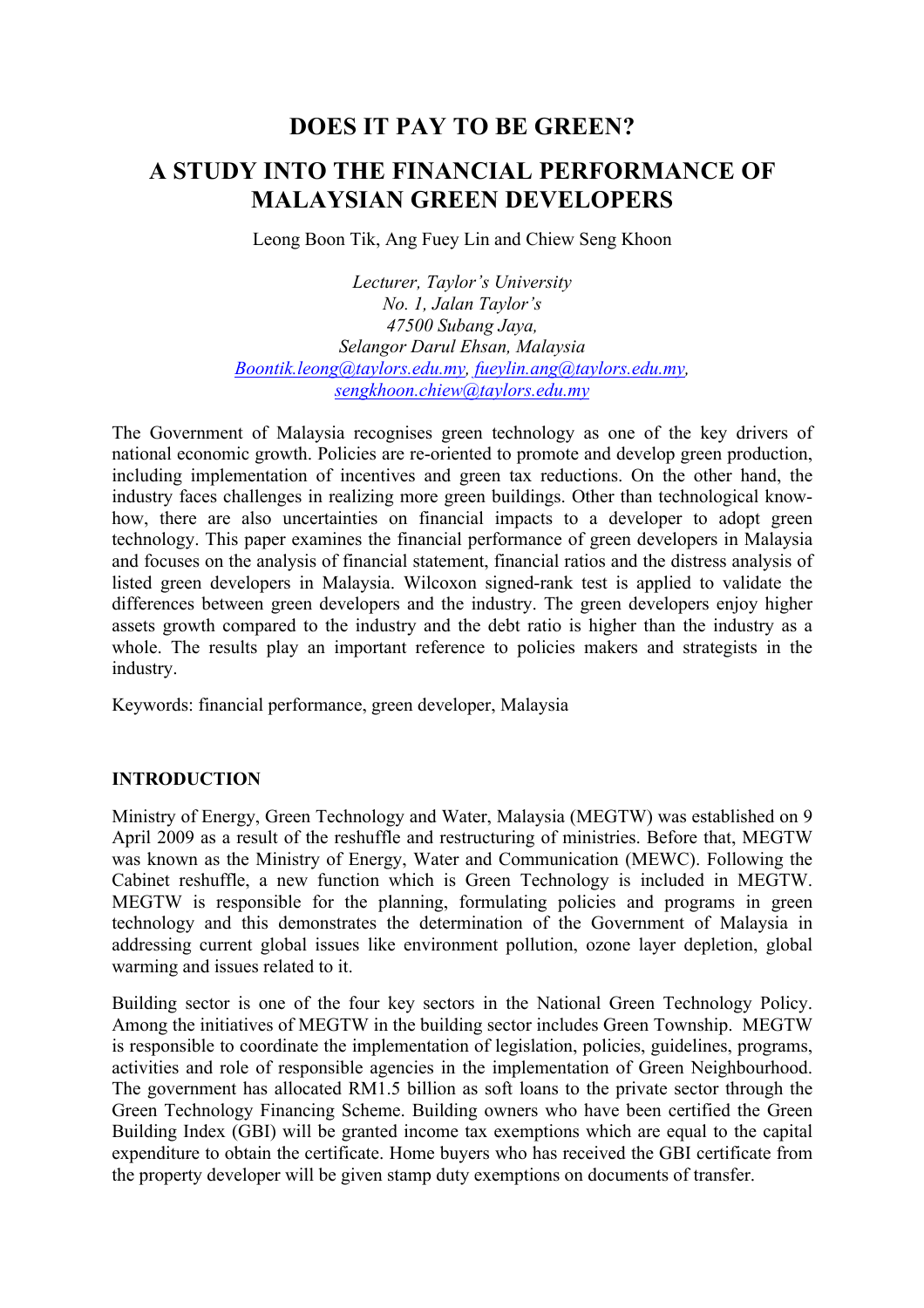Despite the government's effort and encouragement, GBI certified only four townships in 2012, in which one is rated Platinum, two rated Silver and one rated as Certified. No township was certified in 2013 and in 2014 and there were two townships certified with the rating Certified.

Zainal Abidin (2010) revealed that although the developers in Malaysia are aware of the rising issues on sustainability, little efforts were generated from them in implementing it. More effort is necessary to boost this application and stimulate further actions and strategies towards a sustainable built environment.

Hoffman and Henn (2008) agree that the green building movement has overcome formidable technological hurdles in recent years. In China, Zhang (2011) concludes that higher costs have hindered the extensive application of green technologies.

Research for Netherland sustainable construction (Bueren & Priemus, 2002) suggested that it is not the technical factors but institutional factors that underlie the fact that sustainable construction has failed to force a definitive breakthrough.

Researchers agree that in current conditions, awareness and technology are not the main barriers of implementing green technology. What is the hurdle in implementing more green and sustainable features in the building and township? What is the question that a developer will ask before they decide to build green or not?

Does it pay to be green?

Researchers started investigations on the relationship between environment performance and financial performance since 1990s. By examining a sample from S&P 500, Hart and Ahuja (1996) found that pollution abatement is a cost burden on firms and detrimental to competitiveness. The results indicated that efforts to prevent pollution and to reduce emissions dropped to the 'bottom line" within one to two years of initiation and those firms with the highest emission levels stand the most profitable.

Stefan and Paul (2008) mentioned in their research that the conventional wisdom concerning environmental protection comes at an additional cost imposed on firms, which may erode their competitiveness. However, during the last decade, this paradigm has been challenged (Stefan, 2008).

Rao and Holt (2005) studied the South East Asia ISO14001 certified companies and identified that integrated green supply chain ultimately leads to competitiveness and economic performance.

By looking at factors affecting firms to adopt proactive environment strategy and if it leads to improving financial performance, Clarkson *el al.* (2011) concluded that there are robust positive relationships between environment performance and financial performance and green strategy cannot be easily mimicked by other firms.

The trend shows that care to the environment leads to a better financial performance. Is this also applicable to developers in Malaysia?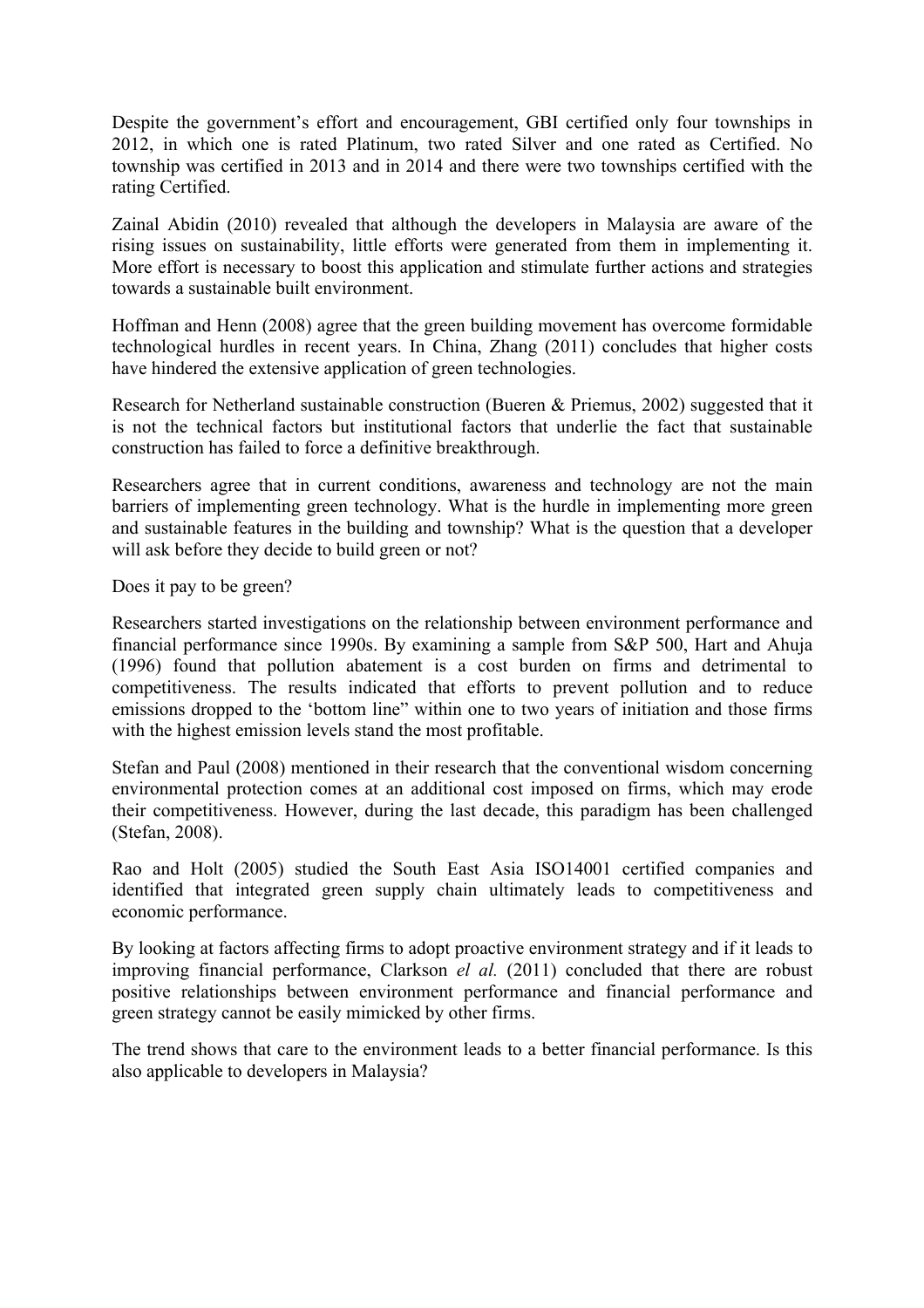#### **METHODOLOGY**

There is no clear definition of green developers in Malaysia. This paper describes green developers as developers who incorporate additional green technologies in their projects and market themselves as developers that promote green and sustainable development.

This analysis will focus on analysis of financial statement, financial ratios and the distress analysis of listed green developers in Malaysia, compared to the industry as a whole.

The required financial data was obtained from the companies' Annual Report filed with BURSA Malaysia (http://www.bursamalaysia.com). Full details of the balance sheet, income statements and cash flow statements of each company were extracted from the Annual Reports.

The financial performance which includes financial growth, financial ratios and distress analysis is then computed for each company. The financial performance was then aggregated in total to represent the industry. The financial performance for green developers was also aggregated to represent green developers.

The financial performance analysed include: total revenue growth, total assets growth, total liabilities growth, net assets growth, market capitalisation growth, net profit margin, sales to assets ratio, debt ratio and distress analysis – Altman Z-score.

Altman Z-score is used to predict coporate defaults and measure the finanial distress status of companies. The formula is as follow:

 $Z = 1.2X_1 + 1.4X_2 + 3.3X_3 + 0.6 X_4 + 0.999X_5$ 

 $X_1$  = Working capital / Total assets

 $X_2$  = Retained earnings / Total assets

 $X_3$  = Earnings before interest and tax / Total assets

 $X_4$  = Market value of equity / Book value of total liabilities

 $X_5$  = Sales / Total assets

With

 $Z > 2.99$  is "safe" zones

 $1.81 < Z < 2.99$  is "grey" zones

 $Z < 1.81$  is distress zones

Wilcoxon signed-rank test was then applied to identify if there were any statistically significant differences between the financial performance of green developers and the industry as a whole. Wilcoxon signed-rank test is a non-parametric statistical hypothesis test. It is commonly used to compare two matched sample, in this case the green developers and the industry. It is used as an alternative to paired Student's t-test when the pupolation is not normally distributed.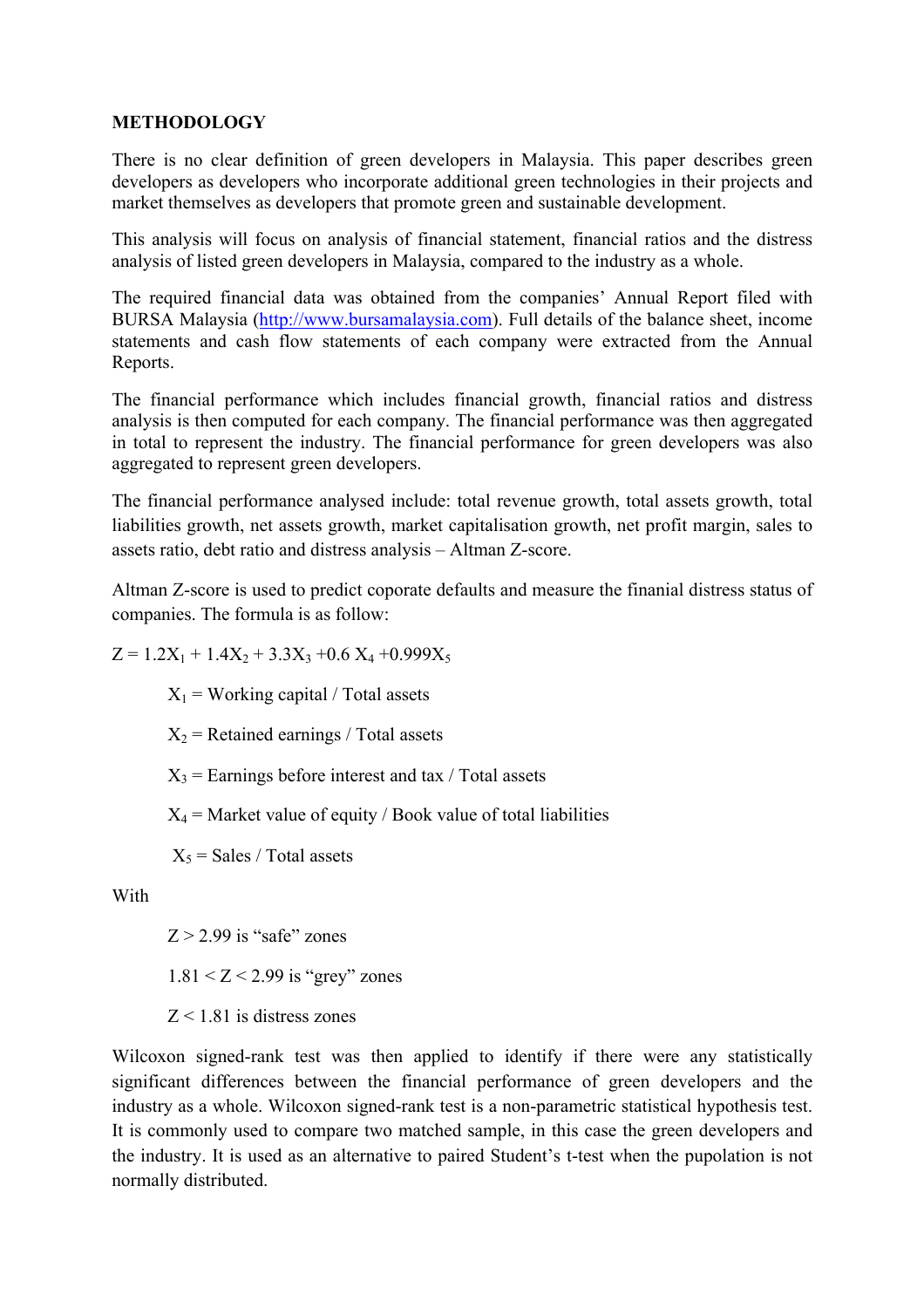The steps involved are described as follow:

- i) find the absolute difference for each pair of matched data
- ii) rank the absolute differences from smallest to largest, employed tie ranks where necessary
- iii) assign "+" to rank if  $x_a x_b > 0$  and "-" if  $x_a x_b < 0$
- iv) calculate the sum of rank and compare with the coresponding wilcoxon statistic, w

#### **FINDING**

Refer to Table 1, the first financial performance measure is the total revenue growth, the green developers enjoyed 2.6% to 29.5% growth in total revenue from 2007 to 2012. This gave a Compile Annual Growth Rate (CAGR) of 10.5%. Overall, the industry suffered a -1.1% growth in total revenue in 2008 due to the global financial crisis and achieved 21.3% growth in 2011. The CAGR of the industry for total revenue growth is 7.5%.

Total assets growth for green developers range from 5.5% to 41.1% throughout the study period. That accumulates a CAGR at 13.8% for total assets growth. The industry, for the same period, recorded total assets growth range from 3.2% to 23.1%, which contribute 8.8% of CAGR. The table shows the growth of net assets for green developers are higher than the industry at all-time throughout the study period.

The total liabilities is another important financial measurement which should be looked into together with total assets. The growth of total liabilities for green developers is CAGR at 17.2% throughout the years. It ranges from 4.8% to as high as 61.8%. The industry has 2.4% to 35.1% growth in total liabilities and concludes a lower CAGR at 9.2%.

Deduct total liabilities from total assets will give the net assets value. Green developers, despite having high total liabilities growth, have cumulated a 10.7% net assets growth for the study period; it is 2.3% higher than the industry net assets growth at 8.4% CAGR.

Market capitalisation is the product of share prices and the number of shares outstanding. It is the market value of a company. In spite of a few years of negative growth, the green developers recorded a 19% CAGR in market capitalisation. In the same period, industry recorded 13.6% of growth in market capitalisation.

The growth in different financial items have shown that although the green developers loan at a faster rate than the industry, the assets, net assets, market value and revenue also grow at a faster pace than the industry.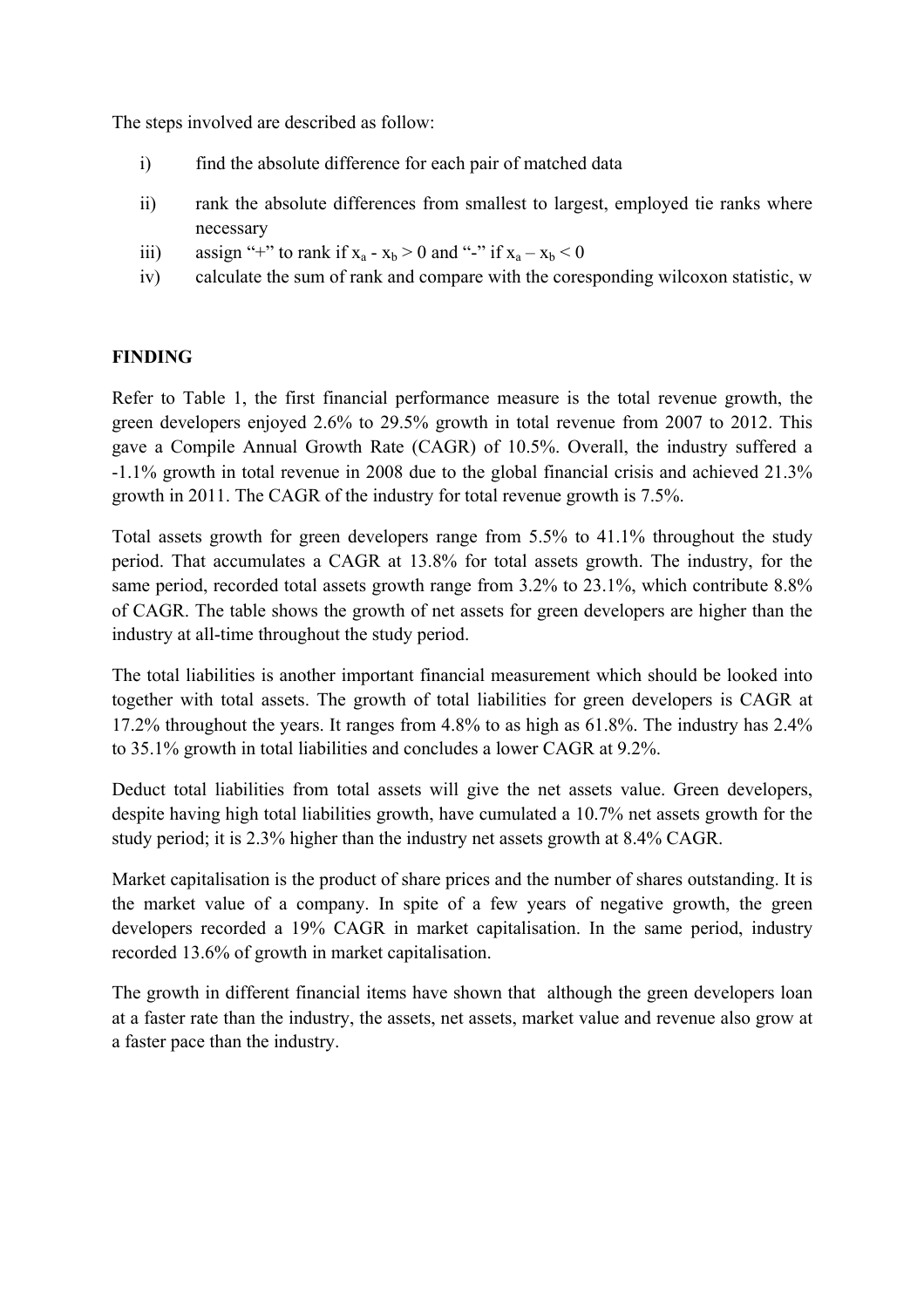| <b>Total Revenue Growth</b>   | 2007     | 2008     | 2009     | 2010    | 2011    | 2012    | CAGR    |
|-------------------------------|----------|----------|----------|---------|---------|---------|---------|
| Green Developers              | 12.6%    | 5.8%     | 2.6%     | 21.7%   | 29.5%   | 14.7%   | 10.5%   |
| Industry                      | 13.0%    | $-1.1%$  | 5.7%     | 10.5%   | 21.3%   | 11.1%   | 7.5%    |
| Difference                    | $-0.5%$  | $6.9\%$  | $-3.1\%$ | 11.1%   | 8.2%    | 3.6%    | $3.0\%$ |
|                               |          |          |          |         |         |         |         |
| <b>Total Assets Growth</b>    | 2007     | 2008     | 2009     | 2010    | 2011    | 2012    | CAGR    |
| <b>Green Developers</b>       | 9.4%     | 5.5%     | 9.0%     | 11.6%   | 19.1%   | 41.1%   | 13.8%   |
| Industry                      | 8.6%     | 3.2%     | 7.7%     | $6.9\%$ | 11.5%   | 23.1%   | 8.8%    |
| Difference                    | 0.8%     | 2.3%     | 1.3%     | 4.7%    | 7.6%    | 18.0%   | $5.0\%$ |
|                               |          |          |          |         |         |         |         |
| <b>Total Liability Growth</b> | 2007     | 2008     | 2009     | 2010    | 2011    | 2012    | CAGR    |
| Green Developers              | 8.7%     | 4.8%     | 9.9%     | 21.1%   | 20.1%   | 61.8%   | 17.2%   |
| Industry                      | 6.4%     | 2.4%     | 5.3%     | $6.7\%$ | 10.5%   | 35.1%   | $9.2\%$ |
| Difference                    | 2.4%     | 2.4%     | 4.7%     | 14.5%   | $9.6\%$ | 26.7%   | $8.0\%$ |
|                               |          |          |          |         |         |         |         |
| Net Assets Growth             | 2007     | 2008     | 2009     | 2010    | 2011    | 2012    | CAGR    |
| Green Developers              | 9.9%     | $6.0\%$  | 8.4%     | 4.3%    | 18.3%   | 22.6%   | 10.7%   |
| Industry                      | 10.5%    | $3.8\%$  | 9.7%     | 7.1%    | 12.3%   | 13.9%   | 8.4%    |
| Difference                    | $-0.6%$  | 2.2%     | $-1.3\%$ | $-2.8%$ | $6.0\%$ | 8.7%    | 2.3%    |
|                               |          |          |          |         |         |         |         |
| Market Capitalisation         |          |          |          |         |         |         | CAGR    |
| Growth                        | 2007     | 2008     | 2009     | 2010    | 2011    | 2012    |         |
| Green Developers              | $-4.3\%$ | $-3.8\%$ | 23.5%    | 37.2%   | 40.4%   | $-1.5%$ | 19.0%   |
| Industry                      | 3.3%     | $-25.6%$ | 30.3%    | 26.6%   | 21.0%   | 2.7%    | 13.6%   |
| Difference                    | $-7.6%$  | 21.8%    | $-6.7\%$ | 10.6%   | 19.4%   | $-4.2%$ | 5.4%    |

**Table 1**: Total revenue growth, total assets growth, total liabilities growth, total net assets growth, market capitalisation growth for green developers and the industry

Net profit margin of a company is one of the most important financial performances to the investors. It is found that green developers performs better than industry before the global financial crisis but the industry record a better net profit margin after that.

A sale to assets ratio is an efficiency ratio that measures the efficiency a company utilises their assets to generate income. The green developers shows superior performance compared to the industry at all times in the study period. This means green developers are more efficient in generating sales with their assets.

On the other hand, the green developers have a higher debt ratio than industry at all-time throughout the study period. This tally with the observation in total liabilities of green developers having a higher CAGR than the industry, which may put green developers in higher financial risk. The debt ratio for green developers range from 0.4164 to 0.5624, while the debt ratio for industry is 0.4013 to 0.4823.

Z-score is a measure for distress analysis. The higher the score means the lower chances of bankruptcy. There are two times the z-score of green developers are lower than the industry,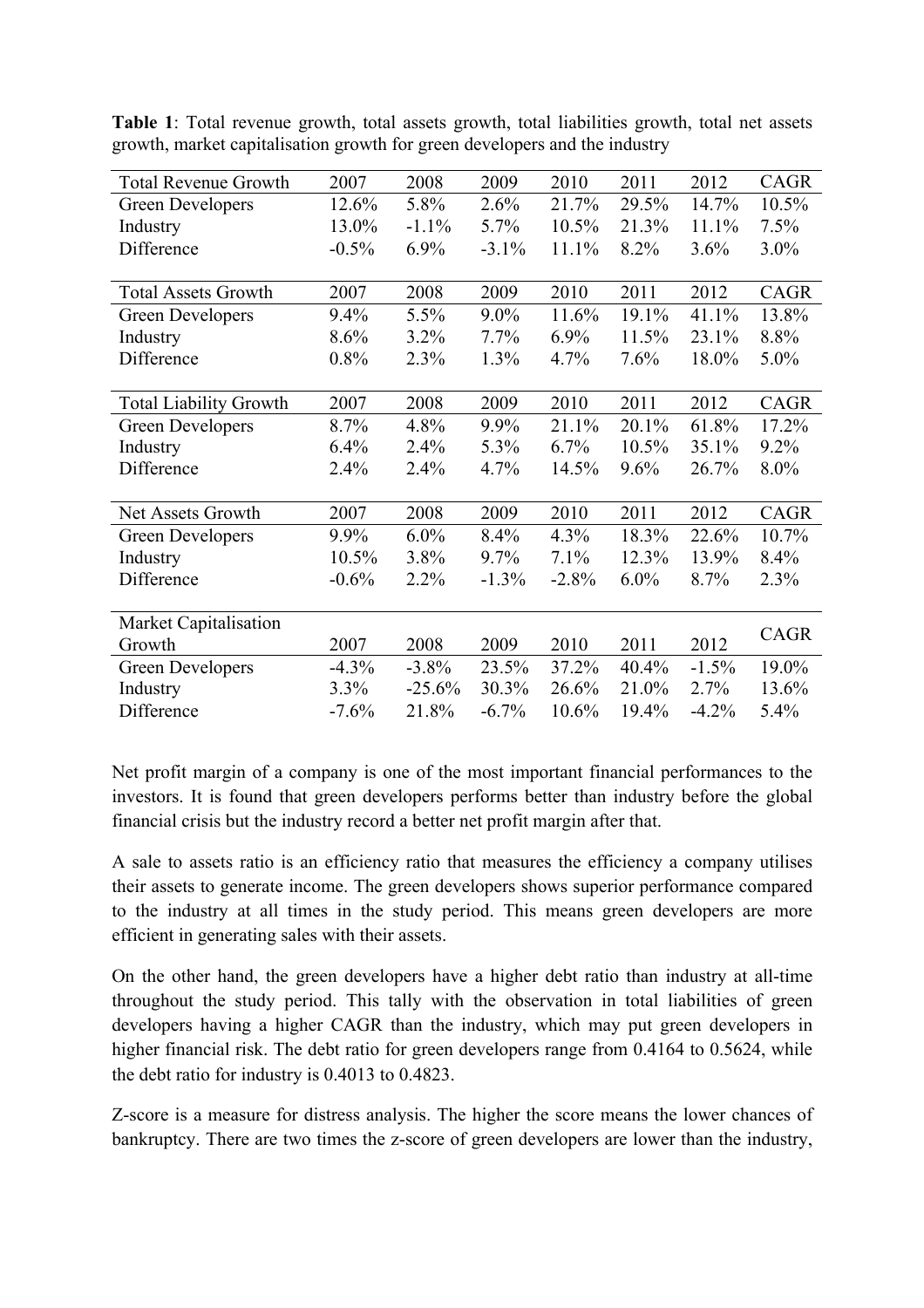which was in 2006 and 2012. The z-score of green developers drops below 2 in year 2012 mainly due to the debt that they are having.

Table 2 shows information that green developers are more efficient although having more debt.

**Table 2:** Net profit margin, sales to assets ratio, debt ratio, z-score for green developers and industry

| Net Profit Margin | 2006      | 2007   | 2008   | 2009      | 2010      | 2011      | 2012      |
|-------------------|-----------|--------|--------|-----------|-----------|-----------|-----------|
| Green Developers  | 0.1680    | 0.1485 | 0.1304 | 0.1121    | 0.0158    | 0.0933    | 0.1823    |
| Industry          | 0.1228    | 0.1258 | 0.1052 | 0.1315    | 0.0923    | 0.1128    | 0.1961    |
| Difference        | 0.0452    | 0.0226 | 0.0252 | $-0.0194$ | $-0.0765$ | $-0.0195$ | $-0.0139$ |
|                   |           |        |        |           |           |           |           |
| Sales to Assets   |           |        |        |           |           |           |           |
| Ratio             | 2006      | 2007   | 2008   | 2009      | 2010      | 2011      | 2012      |
| Green Developers  | 0.3972    | 0.4867 | 0.4062 | 0.3594    | 0.4058    | 0.4425    | 0.3527    |
| Industry          | 0.3821    | 0.4279 | 0.3564 | 0.3342    | 0.3513    | 0.3683    | 0.3253    |
| Difference        | 0.0151    | 0.0588 | 0.0498 | 0.0252    | 0.0545    | 0.0742    | 0.0274    |
|                   |           |        |        |           |           |           |           |
| Debt Ratio        | 2006      | 2007   | 2008   | 2009      | 2010      | 2011      | 2012      |
| Green Developers  | 0.4233    | 0.4164 | 0.4267 | 0.4429    | 0.4808    | 0.4680    | 0.5624    |
| Industry          | 0.4013    | 0.4158 | 0.4158 | 0.4088    | 0.4168    | 0.4393    | 0.4823    |
| Difference        | 0.0220    | 0.0006 | 0.0109 | 0.0340    | 0.0640    | 0.0287    | 0.0802    |
|                   |           |        |        |           |           |           |           |
| Z-score           | 2006      | 2007   | 2008   | 2009      | 2010      | 2011      | 2012      |
| Green Developers  | 2.1674    | 2.3173 | 2.0635 | 2.1124    | 2.1663    | 2.4388    | 1.5422    |
| Industry          | 2.4220    | 2.0776 | 1.7094 | 1.8890    | 2.1103    | 2.0571    | 1.6615    |
| Difference        | $-0.2545$ | 0.2397 | 0.3541 | 0.2234    | 0.0560    | 0.3817    | $-0.1193$ |

Wilcoxon Signed-Rank test is a non-parametric statistical test. It assigns ordinal rank to sample point to eliminate outlier effect. The test engaged to measures if the financial performance measures performance differently between green developers and industry as a whole.

H0: Green developers do not demonstrate higher performance (in particular financial performance measures)

H1: Green developers demonstrate higher performance (in particular financial performance measures)

The results are tabulated in Table 3.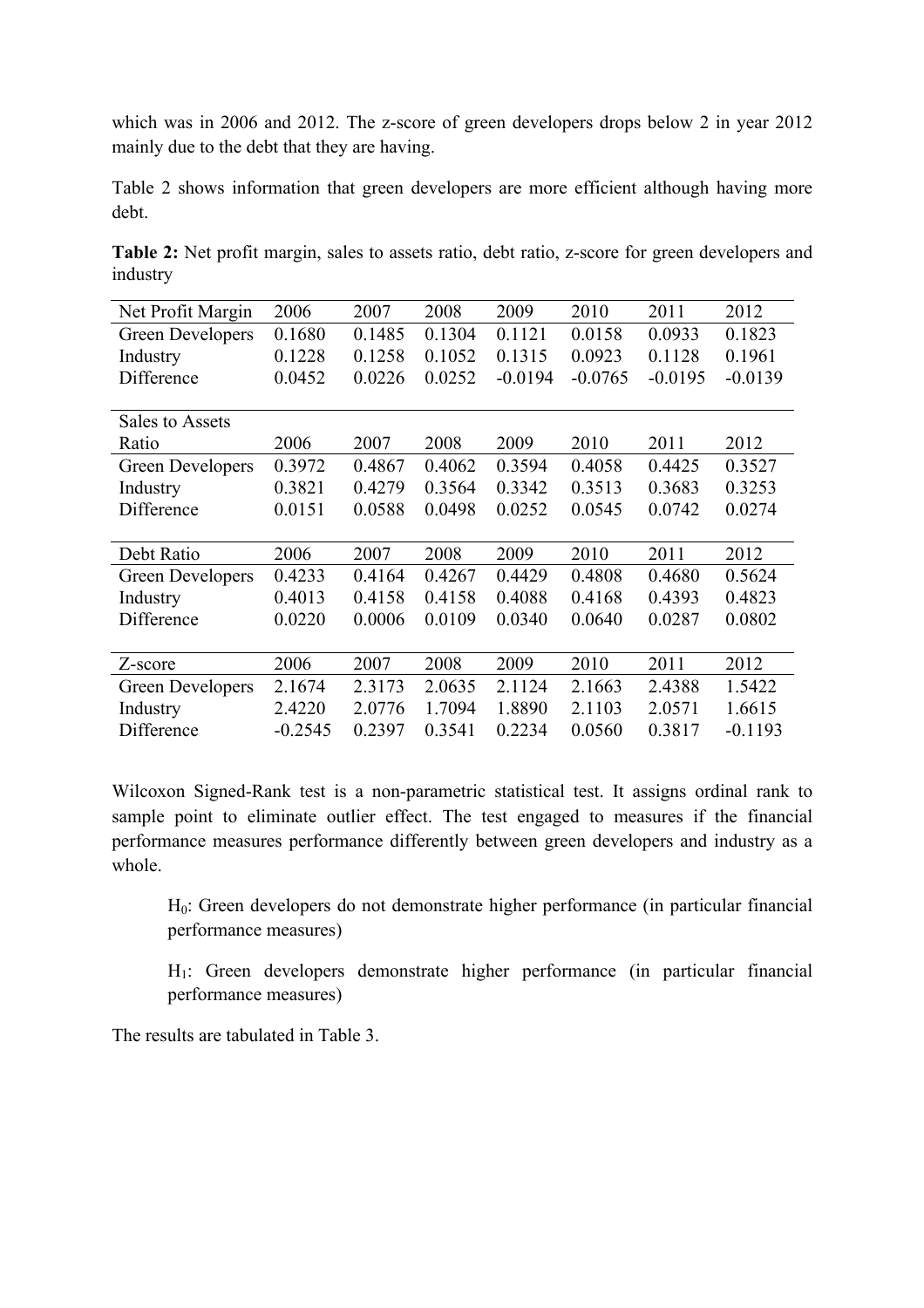#### Table 3: Wilcoxon signed-rank test results

|                                     | Green       |             | Wilcoxon    |                     |
|-------------------------------------|-------------|-------------|-------------|---------------------|
|                                     | Developers  | Industry    | test        |                     |
|                                     | Sum of rank | Sum of rank | w-statistic | Results             |
| <b>Total Revenue Growth</b>         | 18          |             | 3           | Do not reject $H_0$ |
| <b>Total Assets Growth</b>          | 21          |             |             | Reject $H_0$        |
| <b>Total Liabilities Growth</b>     | 21          |             | 0           | Reject $H_0$        |
| Net Assets Growth                   | 14          |             |             | Do not reject $H_0$ |
| <b>Market Capitalisation Growth</b> | 15          | 6           | 6           | Do not reject $H_0$ |
| Net Profit Margin                   | 15          |             | 13          | Do not reject $H_0$ |
| <b>Sales to Assets Ratio</b>        | 28          | 0           | 0           | Reject $H_0$        |
| Debt Ratio                          | 28          |             | 0           | Reject $H_0$        |
| Z-score                             | 21          |             |             | Do not reject $H_0$ |

The results show that green developers demonstrate a higher performance in 4 out of 9 financial performance measures, namely: total assets growth, total liabilities growth, sales to assets ratio, and debt ratio.

The results also indicate statistically that the green developers do not show superior performance in total revenue growth, nets assets growth, market capitalisation growth, net profit margin and z-score.

#### **CONCLUSION**

Table 1 which focussed on the direct financial performance shows that the CAGR of green developers for all items including total revenue growth, total assets growth, total liabilities growth, net assets growth and market capitalisation growth always higher than the industry. It means green developers grow at a faster rate than the industry.

Anyway, the Wilcoxon signed-rank test assigned statistical definition to the financial performance measures. The results verified that green developers outperform in total assets growth and total liabilities growth.

The financial ratios and distress analysis in Table 2 reveals that regardless of higher debt ratio, the green developers are still having a higher efficiency in the business. The Wilcoxon signed-rank test confirmed that the green developers have a higher efficiency and a higher debt ratio.

This study's findings have some important implications for policy makers, accounting researchers and corporate strategists. Our findings suggest that green developers is growing at a fast pace, and may have a higher demand in the business model.